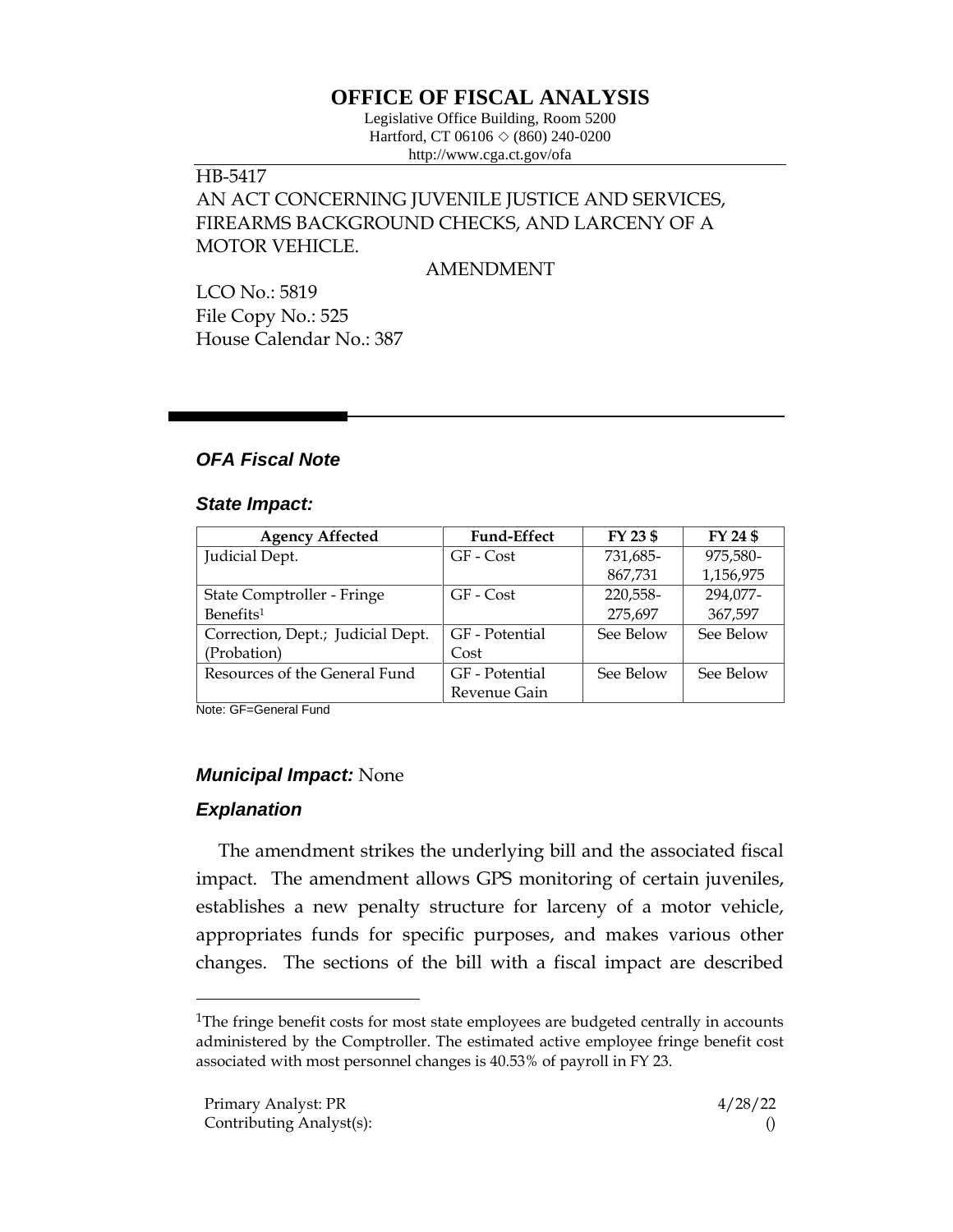below.

**Section 1** allows the Judicial Department to monitor by GPS device juveniles charged with a second or subsequent motor vehicle or property theft delinquency offense and is released into the custody of his or her parent or guardian and results in an annual cost of \$1,019,658 to \$1,524,572.

The Judicial Department does not currently use GPS monitoring on juveniles. Based on FY 21 data, there are approximately 250 juveniles who would require monitoring based on the requirements of the bill. The agency would need to hire an additional 12-15 juvenile probation officers at an annual cost of \$725,580 to \$906,975. An additional cost of \$294,077 to \$975,580 would be incurred by the State Comptroller for fringe benefits.

The bill results in an additional cost of approximately \$250,000 annually for the cost of GPS monitoring. This cost will differ depending on how many individuals require GPS monitoring.

**Section 8 – 10 and 13 – 18** sets a new penalty structure for larceny of a motor vehicle and results in a potential cost and potential revenue from fines. On average, the marginal cost to the state for incarcerating an offender for the year is \$2,500<sup>2</sup> while the average marginal cost for supervision in the community is less than \$800<sup>3</sup> each year.

*The preceding Fiscal Impact statement is prepared for the benefit of the members of the General Assembly, solely*  for the purposes of information, summarization and explanation and does not represent the intent of the General *Assembly or either chamber thereof for any purpose. In general, fiscal impacts are based upon a variety of informational sources, including the analyst's professional knowledge. Whenever applicable, agency data is* 

<sup>2</sup> Inmate marginal cost is based on increased consumables (e.g. food, clothing, water, sewage, living supplies, etc.) This does not include a change in staffing costs or utility expenses because these would only be realized if a unit or facility opened.

<sup>3</sup> Probation marginal cost is based on services provided by private providers and only includes costs that increase with each additional participant. This does not include a cost for additional supervision by a probation officer unless a new offense is anticipated to result in enough additional offenders to require additional probation officers.